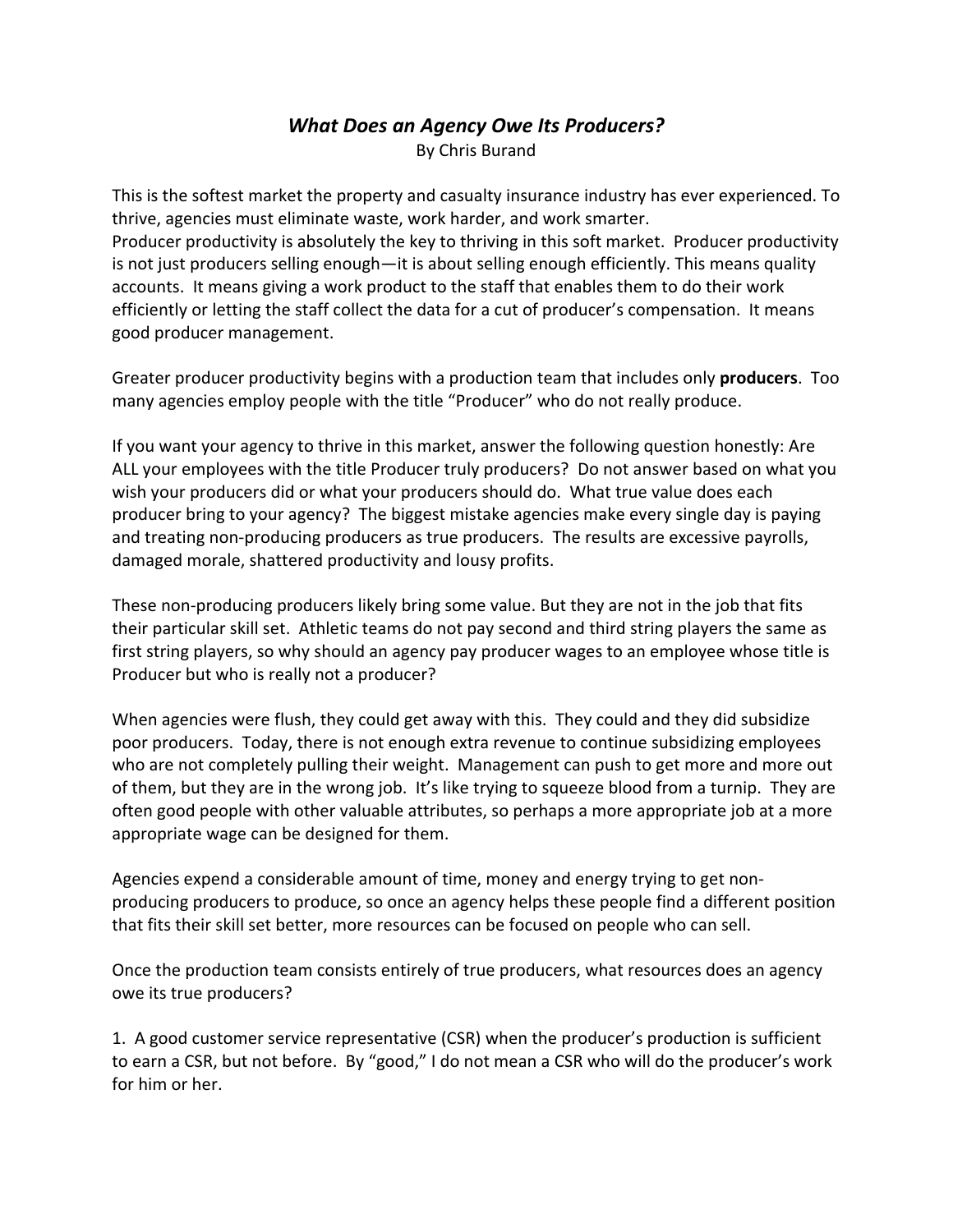2. An agency owes established producers a fair wage for honest, good work. What is fair work? A true producer must generate at least \$300,000 of self‐produced commissions.

3. An agency with a good reputation.

4. A good IT system.

5. New producers deserve good training and mentoring. This is not only fair, but it is also smart producer management.

That's it. Agencies do not owe their producers anything else. They do not owe their producers an expense account, a car or even a lead list. These items can arguably make producers more successful, but that does not mean they are owed these perks.

And these items are truly perks. What would happen if these perks increased as a producer's book increased? When an agency increases producers' perks as their books increase, the agency is focusing its biggest resources on its most important assets, which makes a lot of sense. Agency expenses would decline if managed well because the value of the perks need not increase at the same rate as sales. If these perks are limited to reasonably sized books, these expenses are minimized.

These are all aspects of good producer management and a benefit of good producer management is that morale increases for all but the less successful producers because employees see a fair capitalistic system. An entitlement environment is eliminated which also improves morale. Management of the agency is easier because when producers gripe, the best answer is, "produce more." It creates a more competitive environment, pushing each producer to greater success.

In visiting dozens and dozens of agencies, I have rarely seen these practices. Those few that do practice good producer management achieve much greater success than those that do not. Many agencies forget that fair must eventually be based on results. The effort to be fair to all based on good faith effort is simply misguided. It's not easy to make hard decisions. However, it's easier than having a problem and knowing that you are doing nothing about it every single day of the year.

Doing it right attracts high quality people that thrive in a fair capitalistic system. Doing it right enables your agency to thrive.

*Chris Burand* is president of Burand & Associates, LLC, an insurance agency consulting firm. Readers may contact Chris at (719) 485-3868 or by e-mail at chris@burand-associates.com.

NOTE: None of the materials in this article should be construed as offering legal advice, and the specific advice of legal counsel is recommended before acting on any matter discussed in this